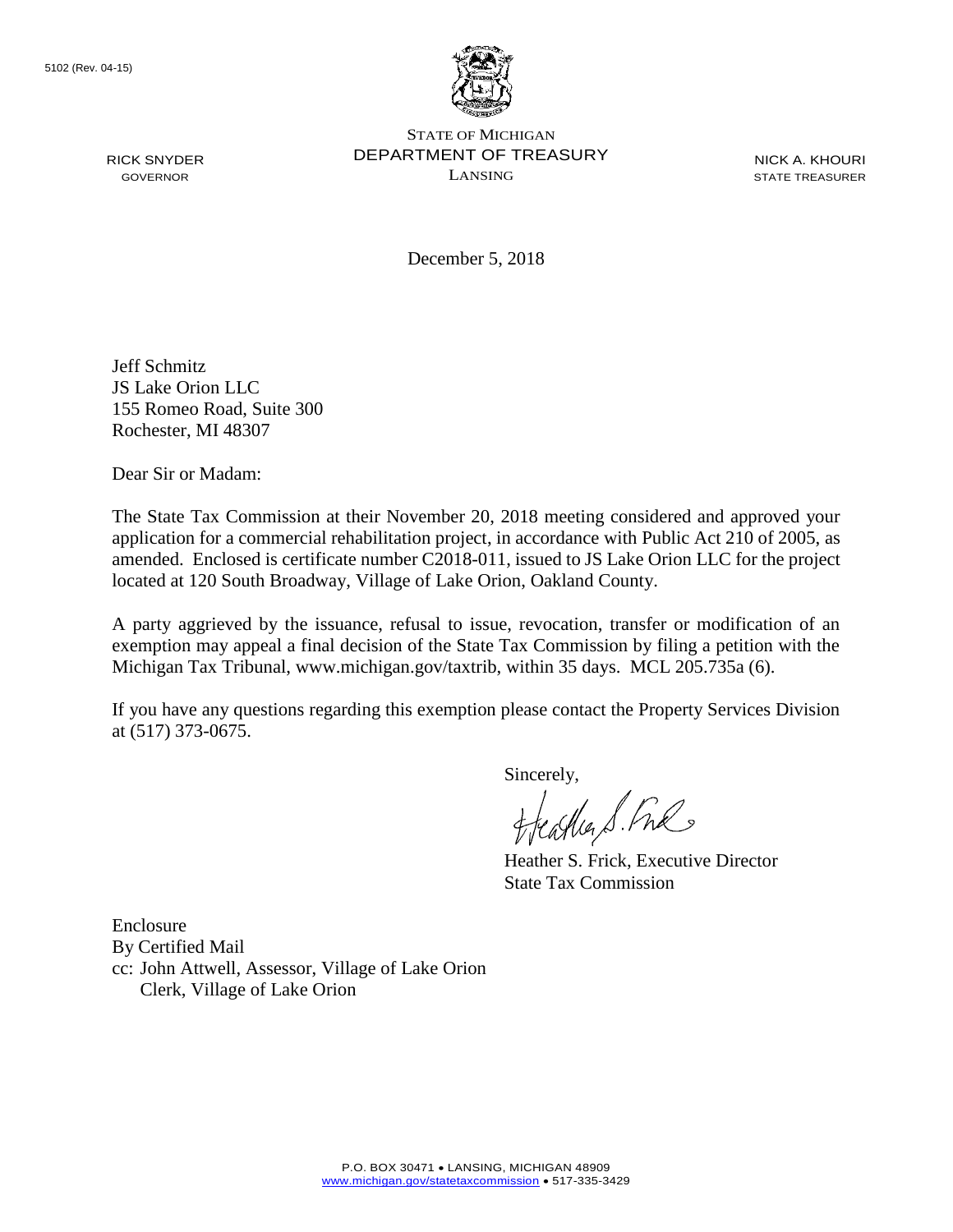

## **Commercial Rehabilitation Exemption Certificate** Certificate No. **C2018-011**

Pursuant to the provisions of Public Act 210 of 2005, as amended, the State Tax Commission hereby issues a Commercial Rehabilitation Exemption Certificate for the commercial property, as described in the approved application, owned by **JS Lake Orion LLC**, and located at **120 South Broadway**, **Village of Lake Orion**, County of Oakland, Michigan.

This certificate provides the authority for the assessor to exempt the commercial property for which this Commercial Rehabilitation Exemption Certificate is in effect, but not the land on which the rehabilitated facility is located or the personal property, from ad valorem taxation. This certificate further provides the authority to levy a specific tax known as the Commercial Rehabilitation tax.

This certificate, unless revoked as provided by Public Act 210 of 2005, as amended, shall remain in force for a period of **10** year(s);

## **Beginning December 31, 2018, and ending December 30, 2028.**

The real property investment amount for this obsolete facility is **\$5,200,000**.

The frozen taxable value of the real property related to this certificate is **\$0**.

This Commercial Rehabilitation Exemption Certificate is issued on **November 20, 2018**.



 $84562-6$ 

Douglas B. Roberts, Chairperson State Tax Commission

**A TRUE COPY ATTEST:** 

Emily el. Leik

Emily Leik Michigan Department of Treasury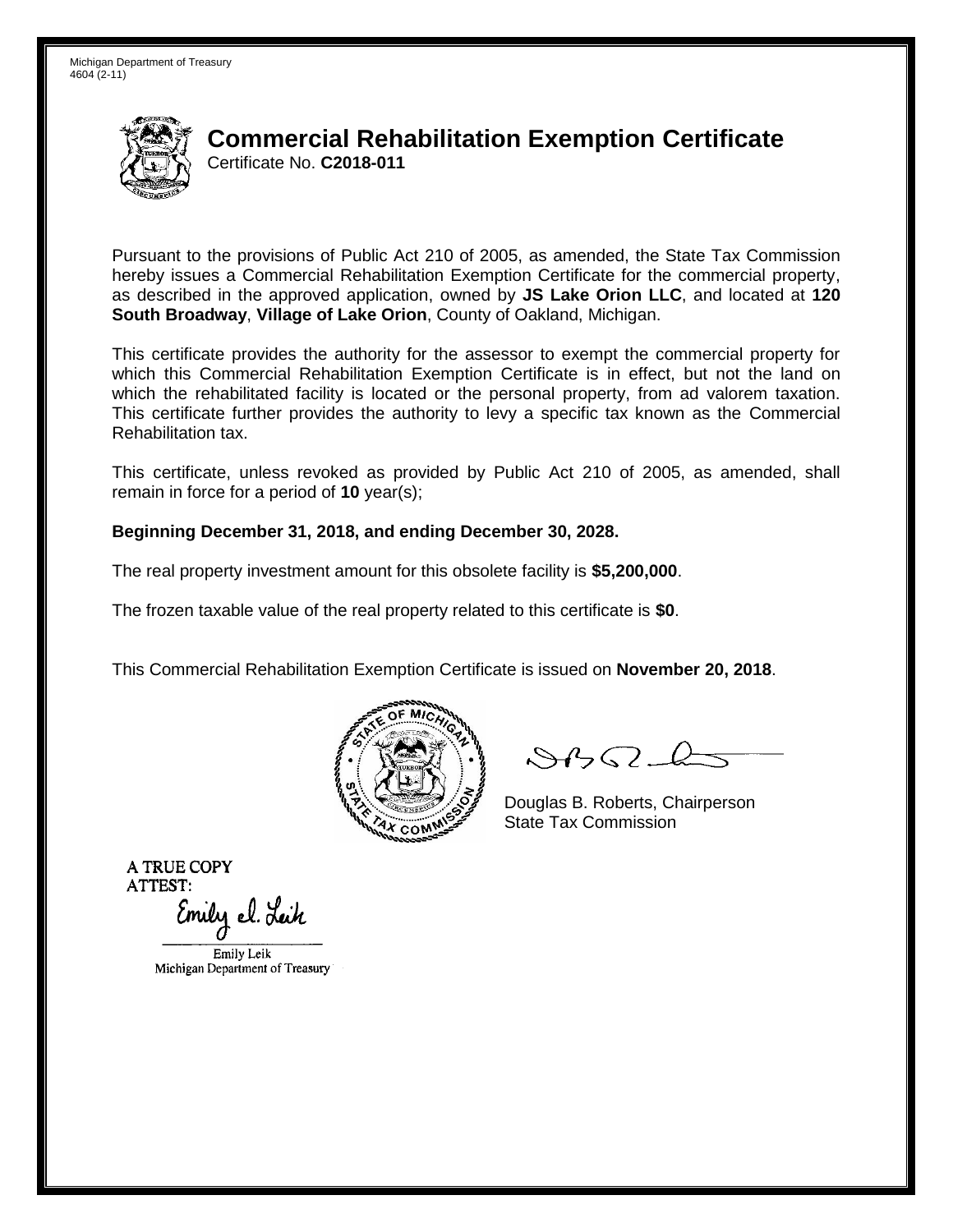RICK SNYDER GOVERNOR



STATE OF MICHIGAN DEPARTMENT OF TREASURY LANSING

NICK A. KHOURI STATE TREASURER

December 5, 2018

Matthew O'Connor South Haven Center, LLC 5000 Kendrick Street SE Grand Rapids, MI 49512

Dear Sir or Madam:

The State Tax Commission at their November 20, 2018 meeting considered and approved your application for a commercial rehabilitation project, in accordance with Public Act 210 of 2005, as amended. Enclosed is certificate number C2018-012, issued to South Haven Center, LLC for the project located at 335 Center Street, City of South Haven, Van Buren County.

A party aggrieved by the issuance, refusal to issue, revocation, transfer or modification of an exemption may appeal a final decision of the State Tax Commission by filing a petition with the Michigan Tax Tribunal, www.michigan.gov/taxtrib, within 35 days. MCL 205.735a (6).

If you have any questions regarding this exemption please contact the Property Services Division at (517) 373-0675.

Sincerely,

Heather S. Fre

Heather S. Frick, Executive Director State Tax Commission

Enclosure By Certified Mail cc: Michele Argue, Assessor, City of South Haven Clerk, City of South Haven